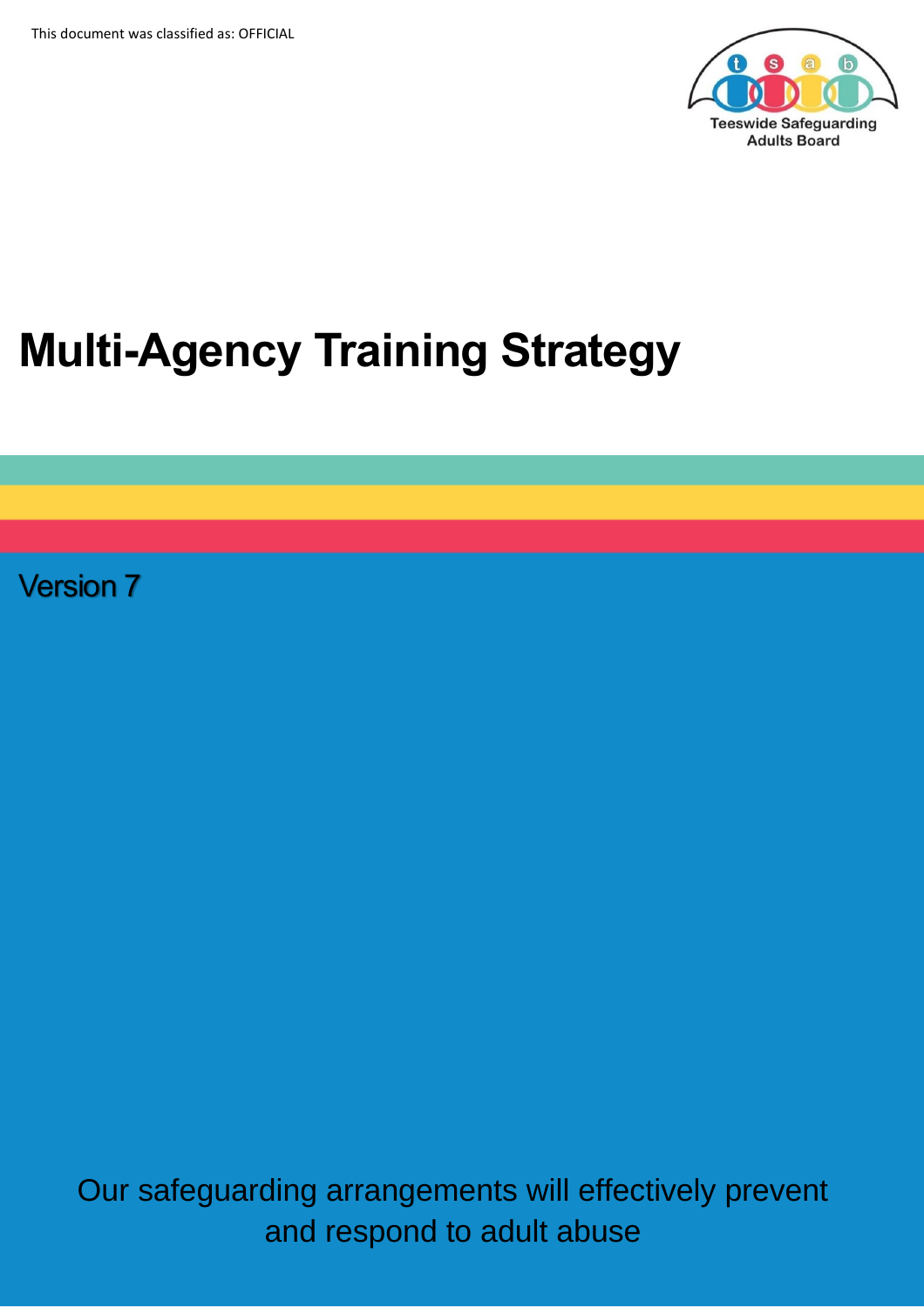## **Contents**

| 6. Monitoring and review of the Multi-Agency Training Strategy and Training Plan  6 |  |
|-------------------------------------------------------------------------------------|--|
|                                                                                     |  |

| <b>Revision</b><br><b>Number</b> | Date Approved by<br>the Board | <b>Change Record</b>                                                  | <b>Links to Other Policies</b>               | <b>Review</b><br>Date: |
|----------------------------------|-------------------------------|-----------------------------------------------------------------------|----------------------------------------------|------------------------|
|                                  | $Sep-20$                      | Methods amended following Covid-<br>19 and include reference to local | <b>Communication and Engagement Strategy</b> | June 2021              |
|                                  |                               | SARs and LLRs                                                         | <b>SAR Policy and Procedures</b>             |                        |
| b                                | $Sep-21$                      | Action Plan updated                                                   | Communication and Engagement Strategy        | June 2022              |
|                                  |                               |                                                                       | <b>SAR Policy and Procedures</b>             |                        |
|                                  |                               |                                                                       | Communication and Engagement Strategy        |                        |
|                                  | April 2022                    | <b>Action Plan Updated</b>                                            | <b>SAR Policy and Procedures</b>             | April 2023             |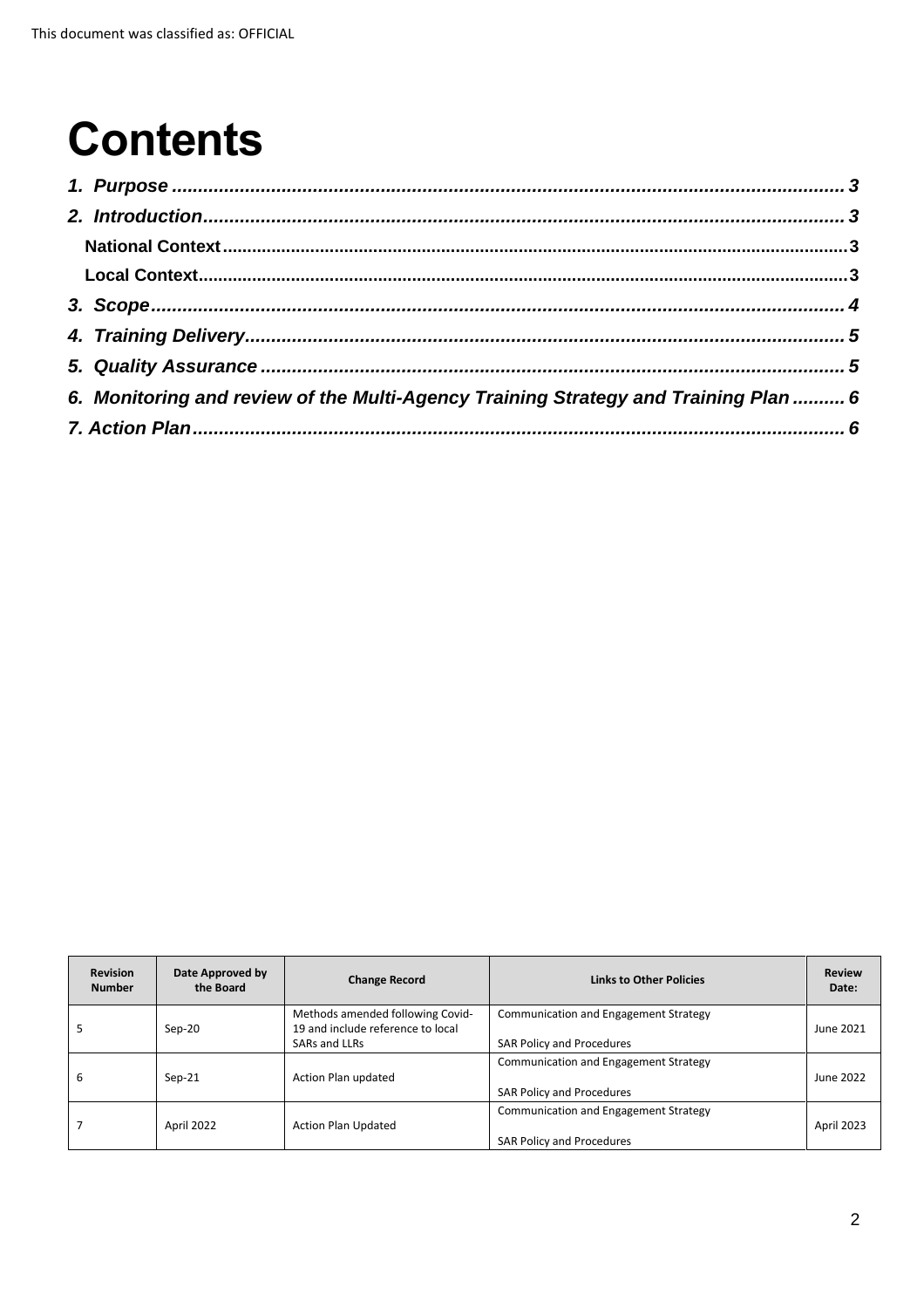#### <span id="page-2-0"></span>1. Purpose

This document sets out the Learning, Training and Development Strategy on behalf of the Teeswide Safeguarding Adults Board (TSAB). The aim of the strategy is to provide a learning and development framework to ensure that everyone who comes into contact with adults who are experiencing, or, at risk of abuse and neglect can respond in an appropriate way as determined by the Teeswide Safeguarding Adults Inter-agency Policy and Procedure.

#### <span id="page-2-1"></span>2. Introduction

#### <span id="page-2-2"></span>National Context

The Care Act 2014, implemented in April 2015 puts adult safeguarding on a statutory footing for the first time and places responsibility onto Local Authorities to create Safeguarding Adult Boards (SAB). The main objective of the TSAB is to assure itself that the local safeguarding arrangements and partners act to help and protect adults in its area who:

- have needs for care and support (whether or not the Local Authority is meeting any of those needs)
- are experiencing, or, at risk of abuse or neglect
- as a result of those care and support needs are unable to protect themselves from either the risk of, or the experience of abuse or neglect.

It is recognised within the Department of Health Care Act guidance, published October 2014, and revised in October 2018, that **anyone** can witness or become aware of information suggesting that abuse or neglect is occurring. Regardless of how a safeguarding concern is identified, everyone should understand what to do and where to go locally to get help and advice, and it is vital that professionals, other staff and members of the public are vigilant on behalf of those people who are unable to protect themselves. This strategy, the Training Plan (separate document) and the Communication and Engagement Strategy will set out how this is to be achieved.

There have been many high profile safeguarding cases in recent years which have highlighted the need for change and improvement in safeguarding procedures and practices, for example: the failings in care at Mid Staffordshire NHS Foundation Trust (Francis report), Whorlton Hall and the Stephen Hoskins case. In particular, the Francis Report published in 2013 highlighted the need to end decades of complacency about poor care, by detecting and exposing unacceptable care quickly and ensuring that the system takes real responsibility for fixing problems urgently and effectively.

#### <span id="page-2-3"></span>Local Context

The TSAB covers four local authority areas, namely: Hartlepool Borough Council, Middlesbrough Borough Council, Redcar & Cleveland Borough Council and Stockton-on-Tees Borough Council. Members of the TSAB include representation from the four Local Authorities, the Clinical Commissioning Group, Cleveland Police, NHS Foundation Trusts, North East Ambulance Service, Public Health, Cleveland Fire Brigade, the National Probation Service, Prison Service, Thirteen Group, the Voluntary sector and Healthwatch.

The following Sub-Groups have been established to ensure the statutory responsibilities of the TSAB are fulfilled: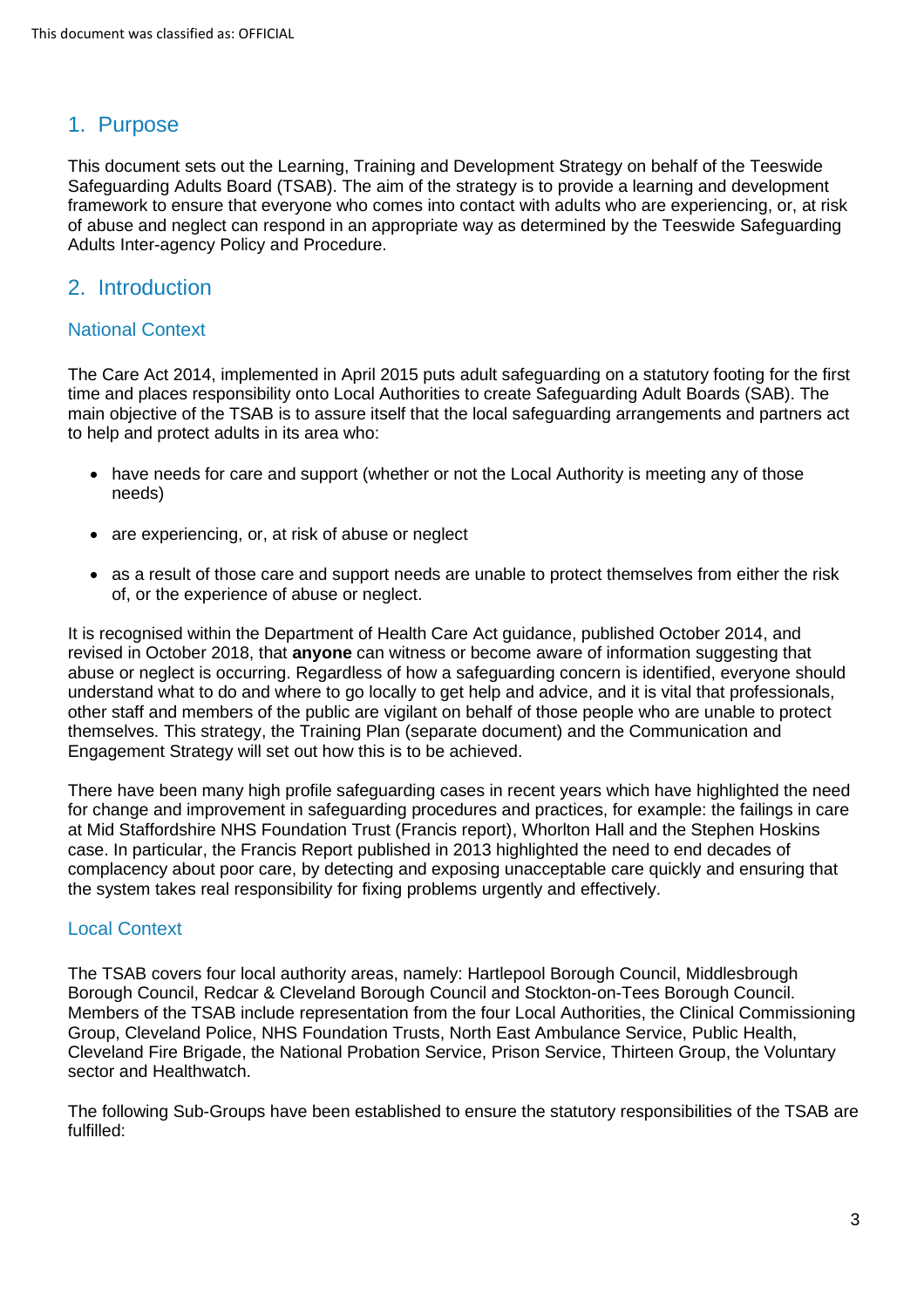- **Communication & Engagement (C&E)** to lead the development, implementation and evaluation of a Teeswide Communication and Engagement Strategy
- **Learning, Training & Development (LTD)** to lead the development, implementation and evaluation of a multi-agency learning, training & development strategy
- **Operational Leads (OL)** to provide a forum to enable Safeguarding Adults Operational Leads from TSAB partner agencies to share good practice, problem-solve and access peer support. This Sub-Group also provides qualitative data to inform the development of policies, procedures and strategies to further develop person centred practice.
- **Performance, Audit & Quality Assurance (PAQ)** to lead the development and implementation of a performance framework and provide an audit and quality assurance function on behalf of the TSAB
- **Safeguarding Adult Review (SAR)** to lead the development and implementation of the Teeswide Safeguarding Adults Review (SAR) process and procedure and to ensure that lessons are learned from local, regional and national Safeguarding Adult Reviews.

The Teeswide Safeguarding Adults Inter-agency Policy, Procedures and Practice Guidance outline the framework for all agencies across Tees to work in partnership to safeguard adults who may be at risk of, or, are experiencing abuse. On signing up to this strategy, all partner organisations agree to include adult safeguarding training in their workforce development plan and to implement the requirements of this Multi- Agency Training Strategy and Training Plan.

#### <span id="page-3-0"></span>3. Scope

The target audience includes:

- All organisations who are members or associated members of the TSAB
- Private, voluntary, independent and charitable organisations within the health and social care sector, including Children's Services
- Community services, including leisure and youth services
- Volunteers
- Unpaid carers
- Directly employed staff
- Front-line workers employed in public facing services, for example, taxi drivers, bar staff

#### **Organisations remain responsible for ensuring that their staff and volunteers are provided with appropriate training according to their role and in accordance with the agreed competency framework.**

The scope of this Training Strategy does not include the general public.

The LTD Sub-Group works alongside the Communication and Engagement Sub-Group to ensure appropriate materials and learning opportunities are available for the wider audience and general public. The learning and development framework within the Training Plan outlines the different levels of safeguarding adults training as: Foundation Level; Intermediate Level; Advanced and Specialist Level; and Governance Level. Mental Capacity Act (MCA), Deprivation of Liberty Safeguards (DoLS) and Best Interest Assessor (BIA) training are included and this strategy recognises that consideration may need to be given to including other aspects of health and social care training, for example if there was a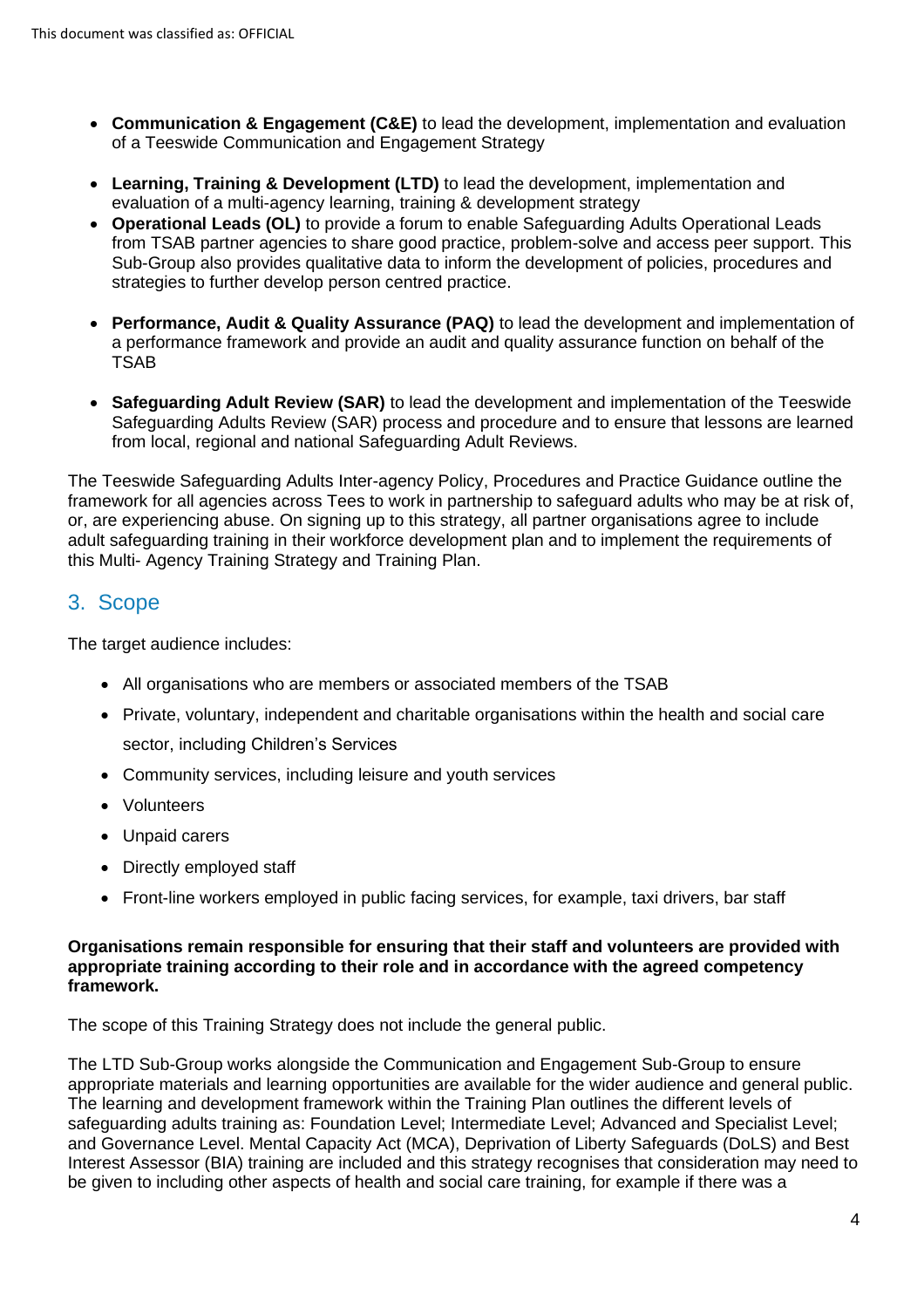significant increase in medication incident referrals then the training plan would be reviewed to address the issue.

The Training Plan is responsive to new legislation, case law and practice and will be refreshed at least annually or more frequently as required.

## <span id="page-4-0"></span>4. Training Delivery

It is recognised that learning, training and development can take many forms and will include singleagency training, multi-agency training and jointly commissioned training. An analysis of training needs is to be carried out annually to identify training that has taken place, development needs of employees across the Teeswide area and to identify training priorities.

A range of methods will be used to deliver training and will be responsive to learners' needs and work environments. Methods used include: E-Learning, workbooks, face-to-face training, and briefing documents. More emphasis will also be placed on the development of Virtual Learning through the use of webinars in response to Covid-19.

**Organisations and employers are responsible for ensuring staff have access to relevant training opportunities and may use a range of methods to ensure their employees have the relevant skills to keep adults safe, including: e-learning, webinars, workbooks, taught courses, shadowing colleagues etc.**

The LTD Sub-Group will agree a multi-agency training plan which will take into account learning from Safeguarding Adult Reviews (SAR) both regionally and nationally. In addition, any learning identified from SARs and Learning Lessons Reviews commissioned by TSAB will be shared with the LTD Sub-Group and the training plan will be adjusted accordingly. All training provided on a multi-agency basis will be mapped against the Competency Framework as outlined in the Training Plan.

Where applicable, opportunities will be taken to jointly commission training with partners and other statutory Boards/partnerships, for example, Community Safety Partnerships, Children's Safeguarding Partnerships and the Police, Crime and Commissioners Office.

Jointly commissioned training and multi-agency training commissioned by the TSAB LTD Sub-Group will be subject to the usual procurement requirements and checks will be made to ensure the competence of trainers and facilitators.

The TSAB will agree an annual training budget; expenditure against this budget will be monitored by the LTD sub-group on a bi-annual basis.

### <span id="page-4-1"></span>5. Quality Assurance

All organisations involved in direct work with adults who may be at risk of abuse must ensure that all new and existing employees have completed the Foundation Level training and that this training is refreshed every **three years**.

Organisations arranging single agency training will use their existing methods to evaluate the effectiveness and quality of training provision.

Prior to commissioning multi-agency and jointly commissioned training an agreement on the quality assurance methods to be used will be made across the organisations involved.

Commissioners and contract compliance teams will monitor the completion of safeguarding training by staff employed in contracted services.